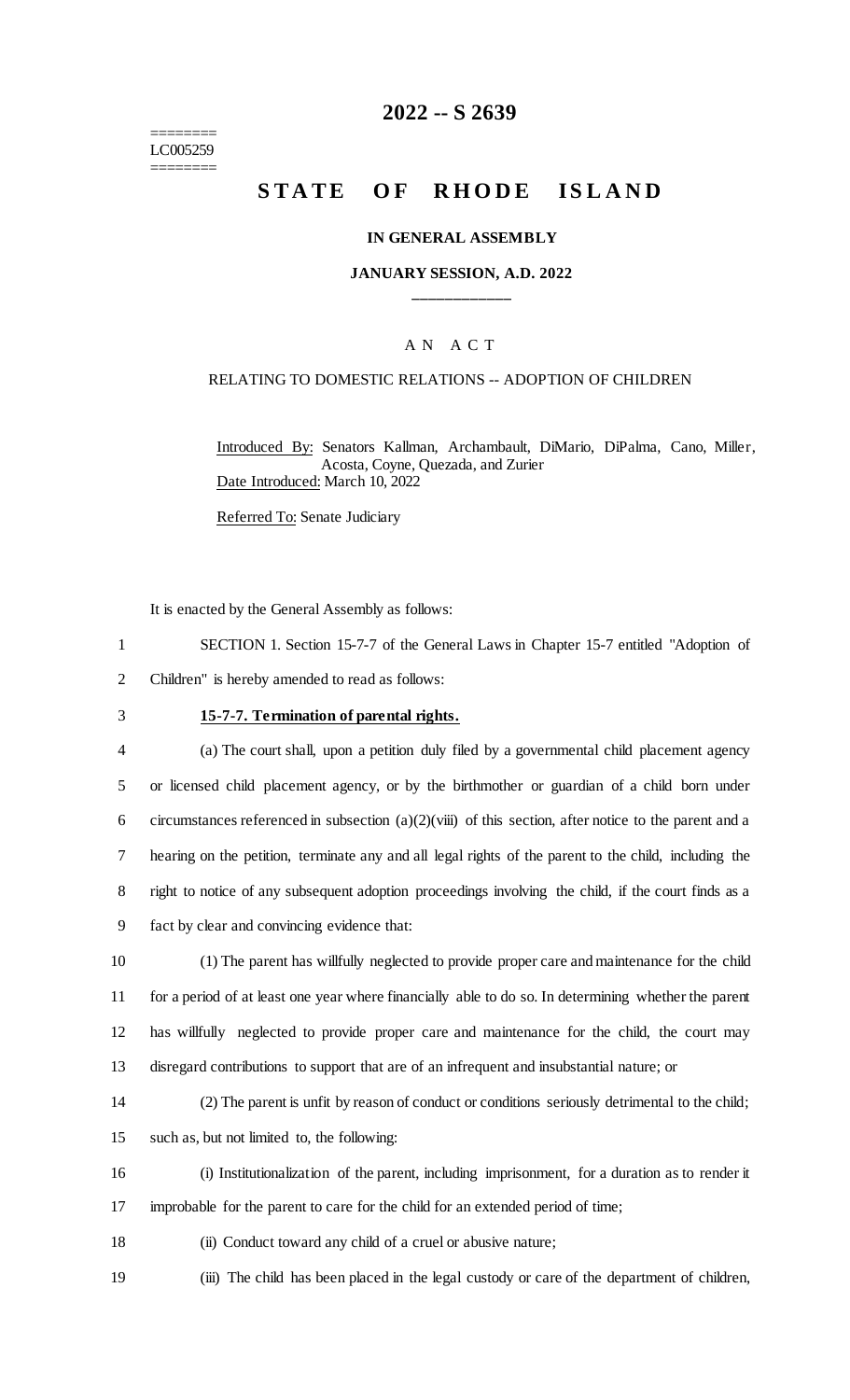youth and families and the parent has a chronic substance abuse problem and the parent's prognosis 2 indicates that the child will not be able to return to the custody of the parent within a reasonable period of time, considering the child's age and the need for a permanent home. The fact that a parent has been unable to provide care for a child for a period of twelve (12) months due to substance abuse shall constitute prima facie evidence of a chronic substance abuse problem;

 (iv) The child has been placed with the department of children, youth and families and the court has previously involuntarily terminated parental rights to another child of the parent and the parent continues to lack the ability or willingness to respond to services that would rehabilitate the parent and provided further that the court finds it is improbable that an additional period of services would result in reunification within a reasonable period of time considering the child's age and the need for a permanent home;

 (v) The parent has subjected the child to aggravated circumstances, which circumstances shall be abandonment, torture, chronic abuse, and sexual abuse;

 (vi) The parent has committed murder or voluntary manslaughter on another of his or her children or has committed a felony assault resulting in serious bodily injury on that child or another of his or her children or has aided or abetted, attempted, conspired, or solicited to commit such a murder or voluntary manslaughter;

 (vii) The parent has exhibited behavior or conduct that is seriously detrimental to the child, for a duration as to render it improbable for the parent to care for the child for an extended period of time; or

 (viii) The parent has been convicted of sexual assault upon the birthmother and parenthood is a result of that sexual assault, which shall be established by proving that the child was conceived as a result of a conviction for any offense set forth in § 11-37-2, § 11-37-6, or § 11-37-8.1. Conception as a result of sexual assault may be proved by DNA tests and upon conviction of the putative father, and after a fact-finding hearing establishing paternity, the father's parental rights shall be terminated by order of the court. Termination of the parental rights of the father shall include the loss of all parental rights without limitation, including the adoption of the child. The father shall also have no right to any visitation with the minor child and shall have no right to any inheritance from a child conceived as a result of sexual assault as specified;

 (3) The child has been placed in the legal custody or care of the department of children, youth and families for at least twelve (12) months, and the parents were offered or received services to correct the situation that led to the child being placed; provided, that there is not a substantial probability that the child will be able to return safely to the parents' care within a reasonable period of time considering the child's age and the need for a permanent home; or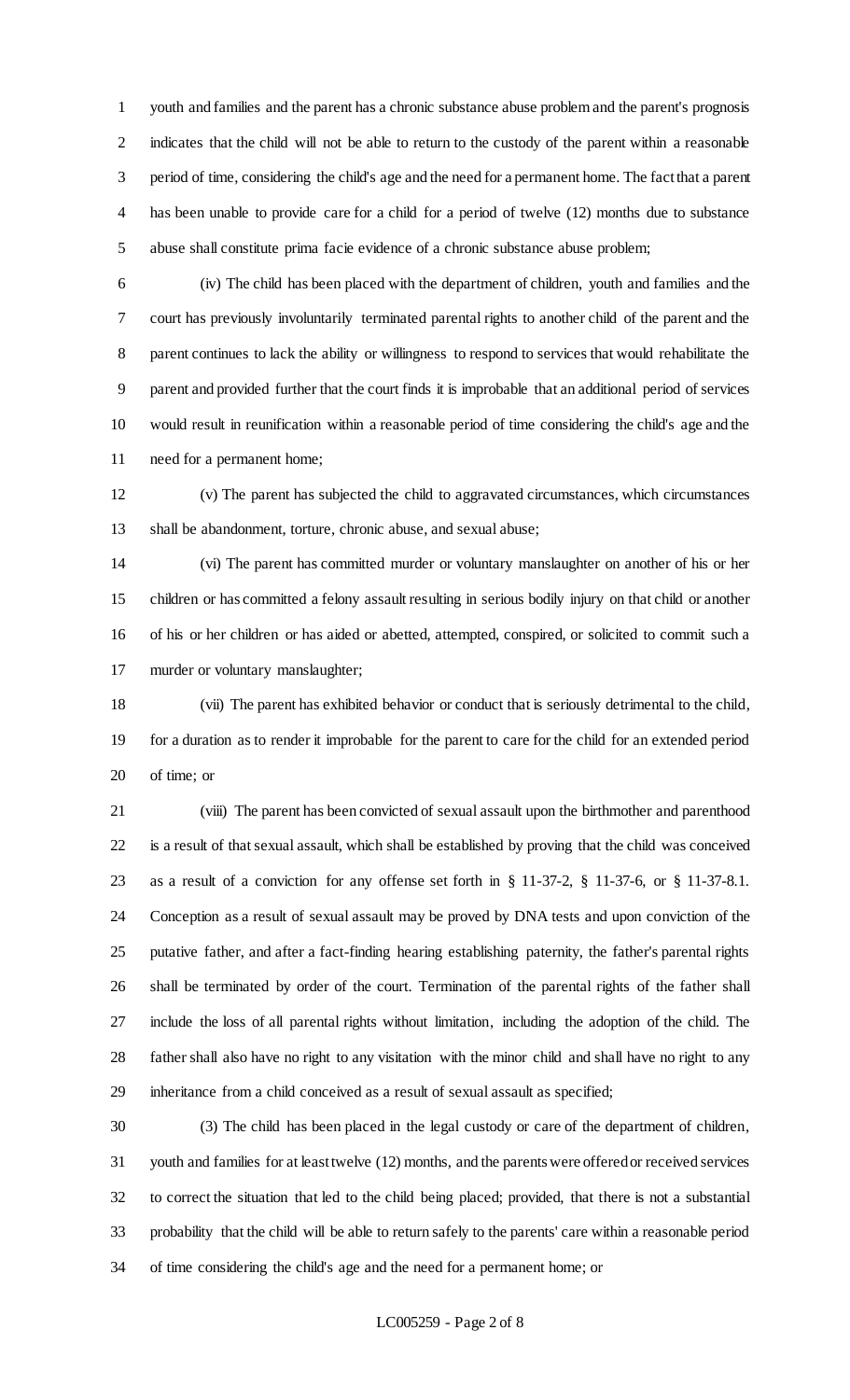(4) The parent has abandoned or deserted the child. A lack of communication or contact with the child for at least a six-month (6) period shall constitute prima facie evidence of abandonment or desertion. In the event that parents of an infant have had no contact or communication with the infant for a period of six (6) months the department shall file a petition pursuant to this section and the family court shall conduct expedited hearings on the petition.

6 (b)(1) In the event that the petition is filed pursuant to subsection  $(a)(1), (a)(2)(i), (a)(2)(iii)$ , or (a)(2)(vii) of this section, the court shall find as a fact that, prior to the granting of the petition, 8 such parental conduct or conditions must have occurred or existed notwithstanding the reasonable efforts that shall be made by the agency prior to the filing of the petition to encourage and strengthen the parental relationship so that the child can safely return to the family. In the event that a petition 11 is filed pursuant to subsection (a)(2)(ii), (a)(2)(iv), (a)(2)(v), (a)(2)(vi), or (a)(4) of this section, the department has no obligation to engage in reasonable efforts to preserve and reunify a family.

 (2) Any duty or obligation on the part of a licensed or governmental child placing agency to make reasonable efforts to strengthen the parental relationship shall cease upon the filing of a petition under this section. This provision shall not be construed and is not intended to limit or affect in any way the parents' right to see or visit with the child during the pendency of a petition under this section.

 (3) Upon the filing of a termination of parental rights petition, the agency has an affirmative duty to identify, recruit, process, and approve a qualified family for adoption or other permanent living arrangement for the child.

 (c)(1) In considering the termination of rights as pursuant to subsection (a), the court shall give primary consideration to the physical, psychological, mental, and intellectual needs of the 23 child insofar as that consideration is not inconsistent with other provisions of this chapter. Upon an 24 agency filing a petition for termination of parental rights, the court shall order, consistent with §§ 25 42-72-11 and 42-72-15, that any child who is the subject of the petition be provided a mental health 26 referral based on the individual needs of the child within forty-eight (48) hours of the child's removal from their home or the filing of the petition, whichever occurs first.

 (2) The consideration shall include the following: If a child has been placed in foster family care, voluntarily or involuntarily, the court shall determine whether the child has been integrated into the foster family to the extent that the child's familial identity is with the foster family and whether the foster family is able and willing to permanently integrate the child into the foster family; provided, that in considering integrating into a foster family, the court should consider:

 (i) The length of time the child has lived in a stable, satisfactory environment and the desirability of maintaining that environment and continuity for the child; and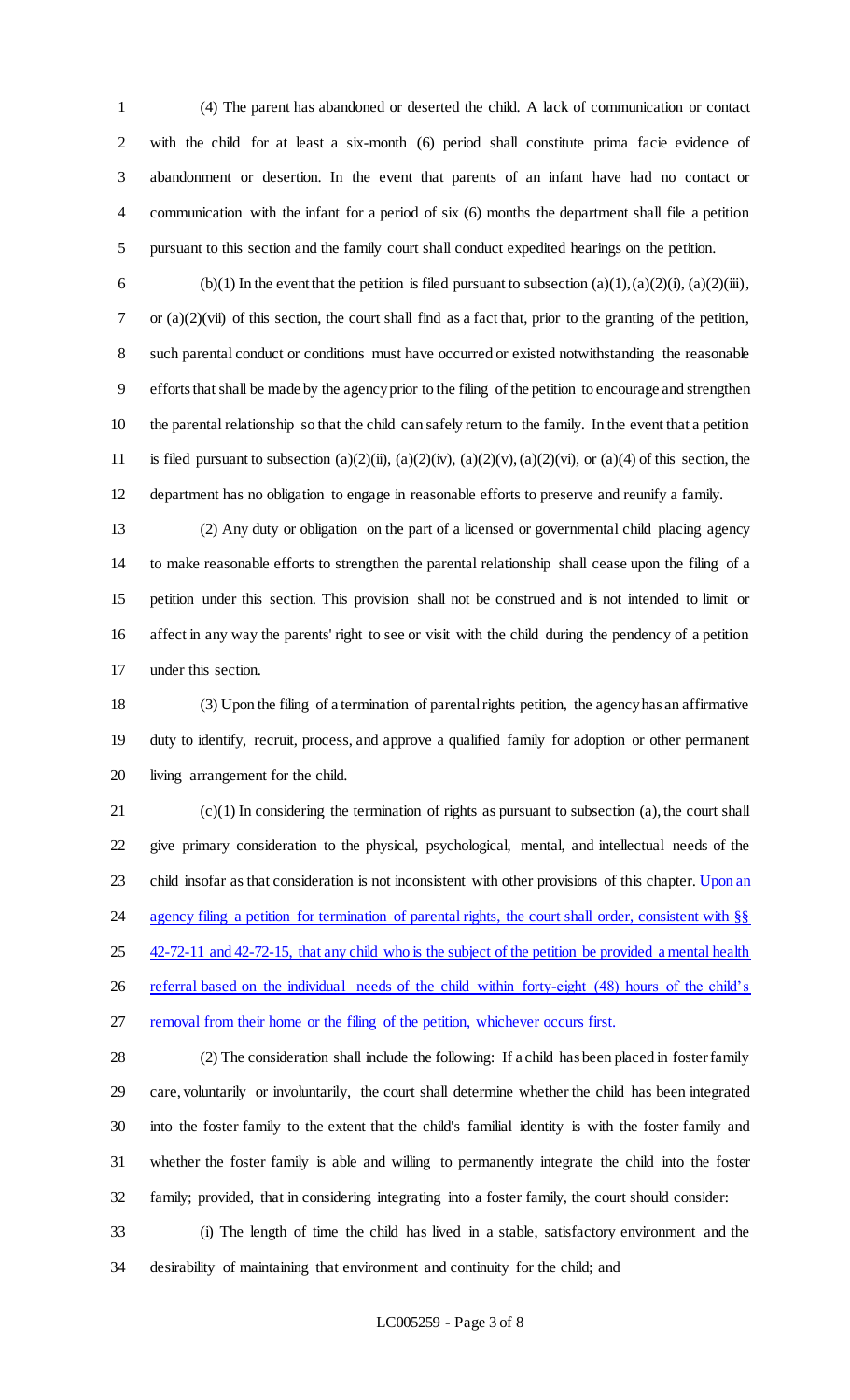(ii) The reasonable preference of the child, if the court determines that the child has sufficient capacity to express a reasonable preference.

 (d) If the court finds that the parental rights of the parent should be terminated as specified in subsection (a), it shall by decree duly entered, appoint some suitable person to give or withhold consent in any subsequent adoption proceedings. In the case of petitions filed by licensed or governmental child placement agencies, the court shall appoint the agency to be the sole party to give or withhold consent to the adoption of the child and further vest the agency with all rights of guardianship over the child.

 (e) Nothing in this section shall be construed to prohibit the introduction of expert testimony with respect to any illness, medical or psychological condition, trauma, incompetency, addiction to drugs, or alcoholism of any parent who has exhibited behavior or conduct that is seriously detrimental to a child, to assist the court in evaluating the reason for the conduct or its probable duration.

 (f) The record of the testimony of the parties adduced in any proceeding terminating parental rights to a child shall be entitled to the confidentiality provided for in § 8-10-21 and more specifically shall not be admissible in any civil, criminal, or other proceeding in any court against a person named a defendant or respondent for any purpose, except in subsequent proceedings involving the same child or proceedings involving the same respondent.

 (g) In the event any child, the parental rights to whom have been finally terminated, has not been placed by the agency in the home of a person or persons with the intention of adopting the child within thirty (30) days from the date of the final termination decree, the family court shall review the status of the child and the agency shall file a report that documents the steps the agency is taking to find an adoptive family or other permanent living arrangement for the child, to place the child with an adoptive family, a fit and willing relative, a legal guardian, or in another planned permanent living arrangement, and to finalize the adoption or legal guardianship. At a minimum, this documentation shall include child specific recruitment efforts, such as the use of state, regional, and national adoption exchanges, including electronic exchange system.

 SECTION 2. Sections 42-72-11 and 42-72-15 of the General Laws in Chapter 42-72 entitled "Department of Children, Youth and Families" are hereby amended to read as follows:

#### **42-72-11. Protective services.**

 In furtherance of the purposes and duties imposed by this chapter, and in order to implement the procedures of the Rhode Island Child Abuse and Neglect Act contained in chapter 11 of title 40, the department shall provide protective services for children. The department shall: (1) In cases in which reasonable efforts are required pursuant to § 15-7-7 or § 40-11-12.2,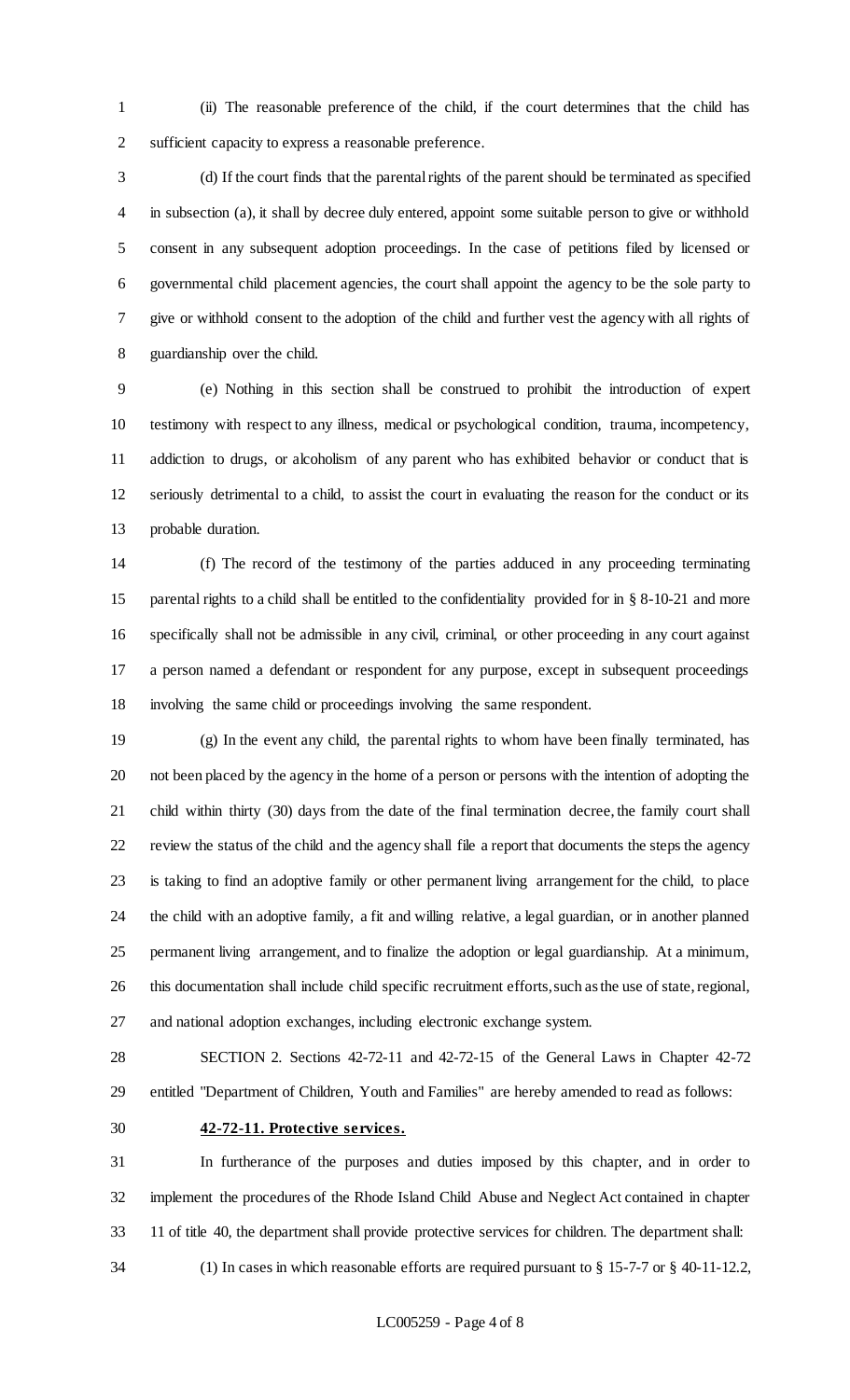mobilize the services available in cases of child abuse and neglect which may assist the child and the child's family including, but not limited to, day care, homemaking services, medical attention, social, psychological, and psychiatric evaluation and treatment, emergency shelters, transportation, individual or group counseling, and information and referral;

 (2) Make reasonable efforts to mobilize services, as required in subsection (1) of this section, which shall include the department providing a mental health referral based on the individual needs of the child within forty-eight (48) hours of the child's removal from their home or the filing of a petition alleging neglect or abuse against the parents, guardians or caretakers of the child, whichever occurs first.

10  $\left(\frac{2}{3}\right)$  Establish procedures for administering purchase of service agreements from community and private agencies;

12  $(3)(4)$  Develop a policy and procedure manual to be available to all staff workers; and

13  $(4)(5)$  Require that the service plan developed for every child under protective care be geared to finding a permanent plan for the child within a time frame of one year, and require a review and evaluation program for all children for whom a plan has been developed.

#### **42-72-15. Children's bill of rights.**

 (a) No child placed or treated under the supervision of the department in any public or private facility shall be deprived of any personal property or civil rights, except in accordance with due process.

 (b) Each child placed or treated under the supervision of the department in any public or private facility shall receive humane and dignified treatment at all times, with full respect for the child's personal dignity and right to privacy, consistent with the child's treatment plan.

 (c) Each child placed in a secure facility under the supervision of the department shall be permitted to communicate with any individual, group, or agency consistent with the child's treatment objectives; shall be provided writing materials and postage; and shall be permitted to make or receive telephone calls to or from his or her attorneys, guardians ad litem, special advocates, or child advocate at any reasonable time.

 (d) The department shall adopt rules and regulations pursuant to the Administrative Procedures Act, chapter 35 of this title, regarding children placed in secure facilities to specify the following:

 (1) When a child may be placed in restraint or seclusion or when force may be used upon a child;

 (2) When the head of a facility may limit the use or receipt of mail by any child and a procedure for return of unopened mail; and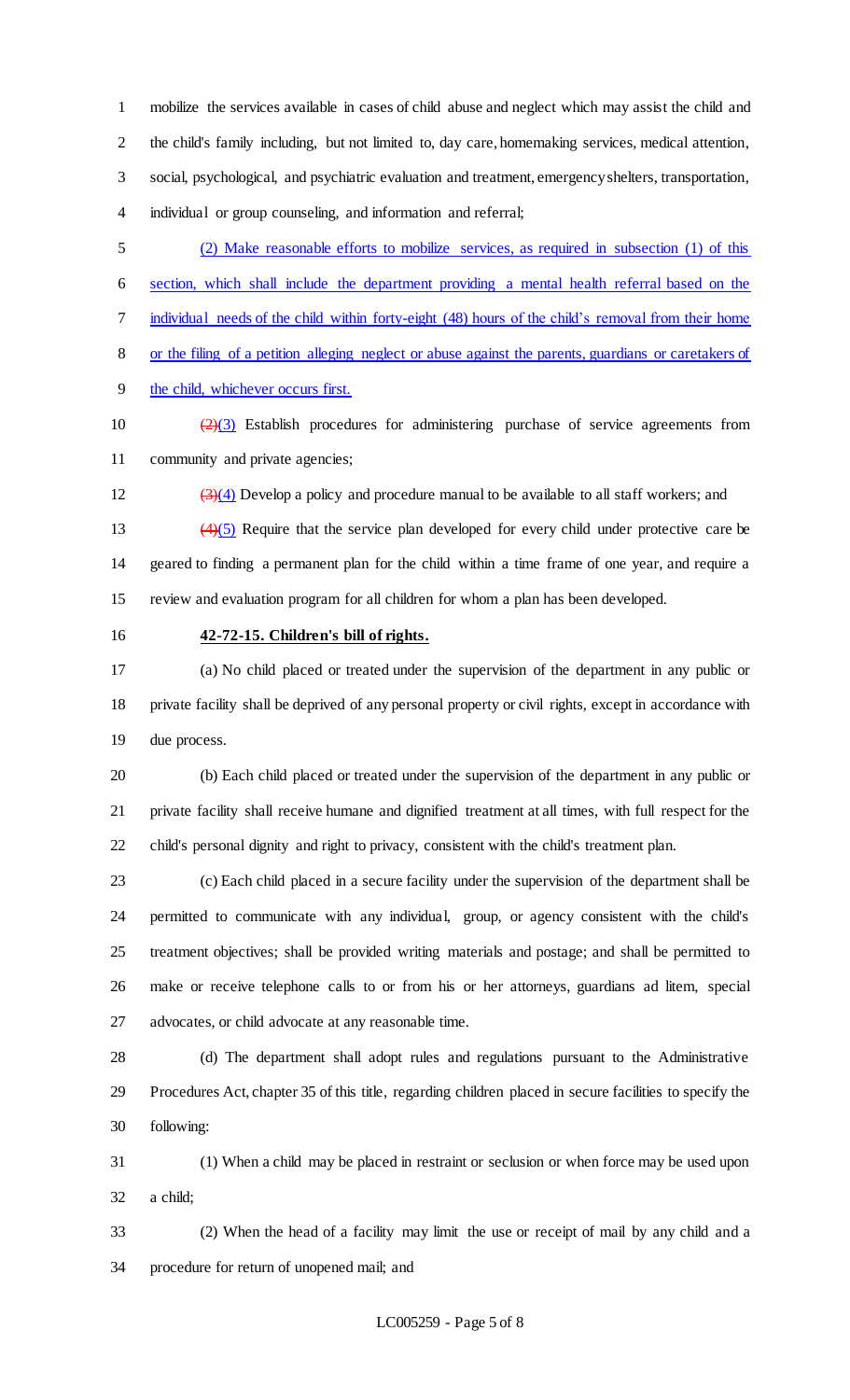(3) When the head of a facility may restrict the use of a telephone by any child.

 (e) A copy of any order placing a child at a secure facility under the supervision of the department in restraint or seclusion shall be made a part of the child's permanent clinical record. In addition, any special restriction on the use or receipt of mail or telephone calls shall be noted in writing; signed by the head of the facility or the facility head's designee; and made a part of the child's permanent clinical record.

 (f) Each child placed or treated in a secure facility under the supervision of the department shall be permitted to receive visitors subject to reasonable restriction consistent with the child's treatment plan. The head of each facility shall establish visiting hours and inform all children and their families and other visitors of these hours. Any special restrictions shall be noted in writing; signed by the head of the facility or his or her designee; and made a part of the child's permanent clinical record.

 (g) Each child may receive his or her clergyman, attorney, guardian ad litem, special advocate, or child advocate at any reasonable time.

 (h) No person shall be denied employment, housing, civil service rank, any license or permit, including a professional license, or any other civil or legal right, solely because of a present or past placement with the department except as otherwise provided by statute.

 (i) Each child under the supervision of the department shall have the right to counsel and the right to receive visits from physicians and mental health professionals.

 (j) Each child under the supervision of the department shall be provided a mental health 21 referral based on the individual needs of the child within forty-eight (48) hours of the child's

22 removal from their home or the filing of a petition alleging neglect or abuse against the parents, guardians or caretakers of the child, whichever occurs first.

24  $\frac{f(x)}{g(x)}$  Each child shall have a right to a hearing, pursuant to rules and regulations promulgated by the department, if the child is involuntarily transferred by the department to any facility outside of the state in accordance with the procedure set forth in § 42-72-14.

 $\frac{1}{27}$  (k)(1) The children's bill of rights shall be posted in a conspicuous place within any secure facility for the residential housing of children.

 $\frac{1}{29}$  (H)(m) Every deliverer of services with whom the department enters into a purchased services agreement shall agree, in writing, to observe and post in a conspicuous place, the children's bill of rights.

32  $(m)(n)$  Any child aggrieved by a violation of the children's bill of rights may petition the family court for appropriate equitable relief. The family court shall have exclusive original jurisdiction, notwithstanding any remedy contained in chapter 35 of this title.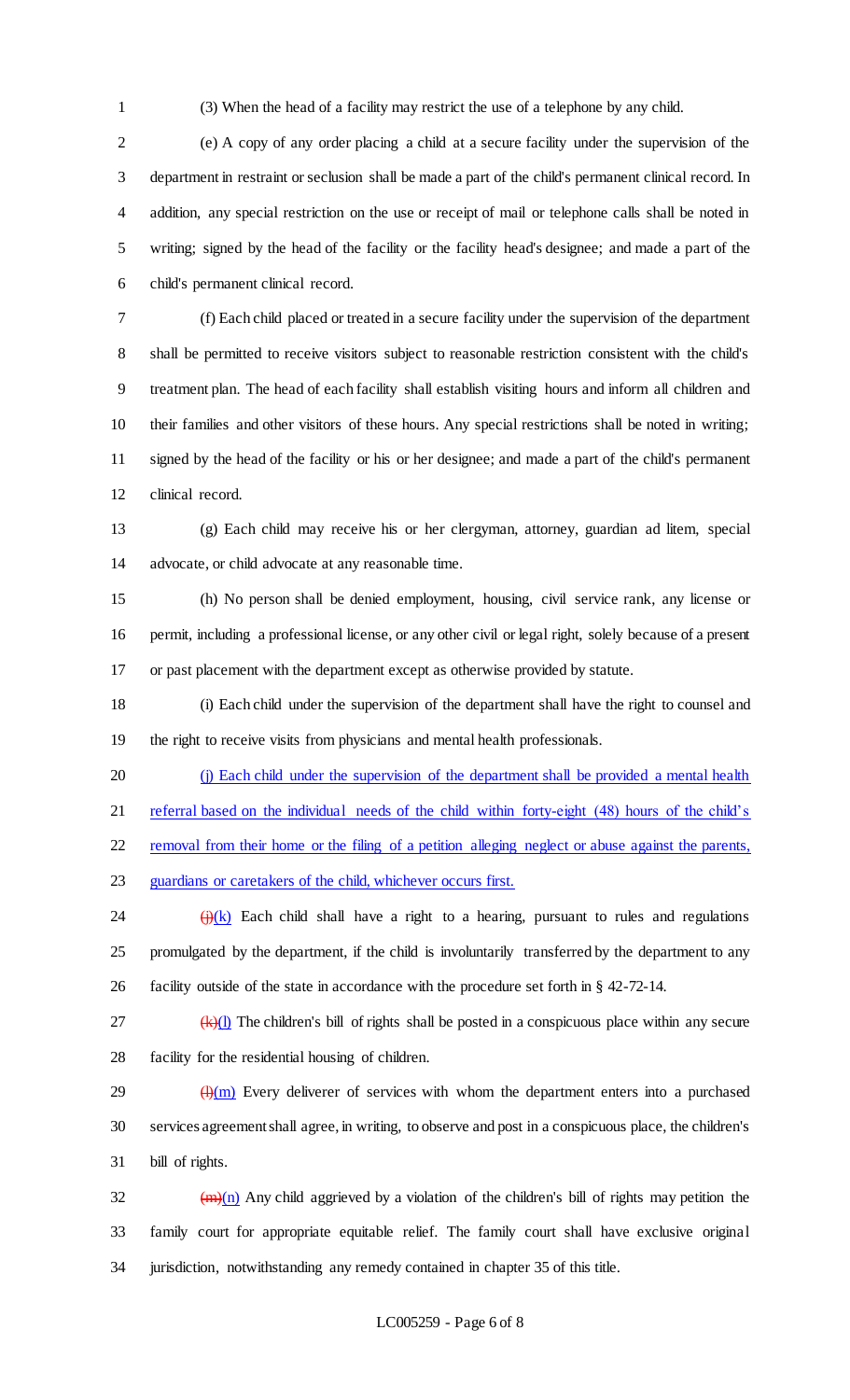$(m)(o)$  A child victim or witness shall be afforded the protections of § 12-28-9 under the direction of the department of children, youth and families, and the department shall advise the court and the police and the prosecutor on the capacity of the child victim to understand and participate in the investigation and in the court proceedings and of the potential effect of the proceedings on the child.

 $\overline{\Theta}$  ( $\Theta$ )(p) Every child placed in the care of the department of children, youth and families shall be entitled to a free appropriate education, in accordance with state and federal law. Immediately upon the assumption of that care, the department shall provide for the enrollment of each child in a school program. During the time that the child shall remain in that care, the department and appropriate state and local education agencies shall coordinate their efforts in order to provide for the timely initiation and continuation of educational services.

12  $\left(\frac{p}{q}\right)$  No person shall be denied access to available treatment for an alcohol- or drug-related condition solely because of a present or past placement with the department.

 $\left(\frac{q}{r}\right)$  No child shall be discriminated against on the basis of race, color, religion, ancestry, national origin, gender, sexual orientation, gender identity or expression, socioeconomic status or mental, physical, developmental, or sensory disability, or by association with an individual or group who has, or is perceived to have one, or more of such characteristics.

SECTION 3. This act shall take effect upon passage.

#### ======== LC005259 ========